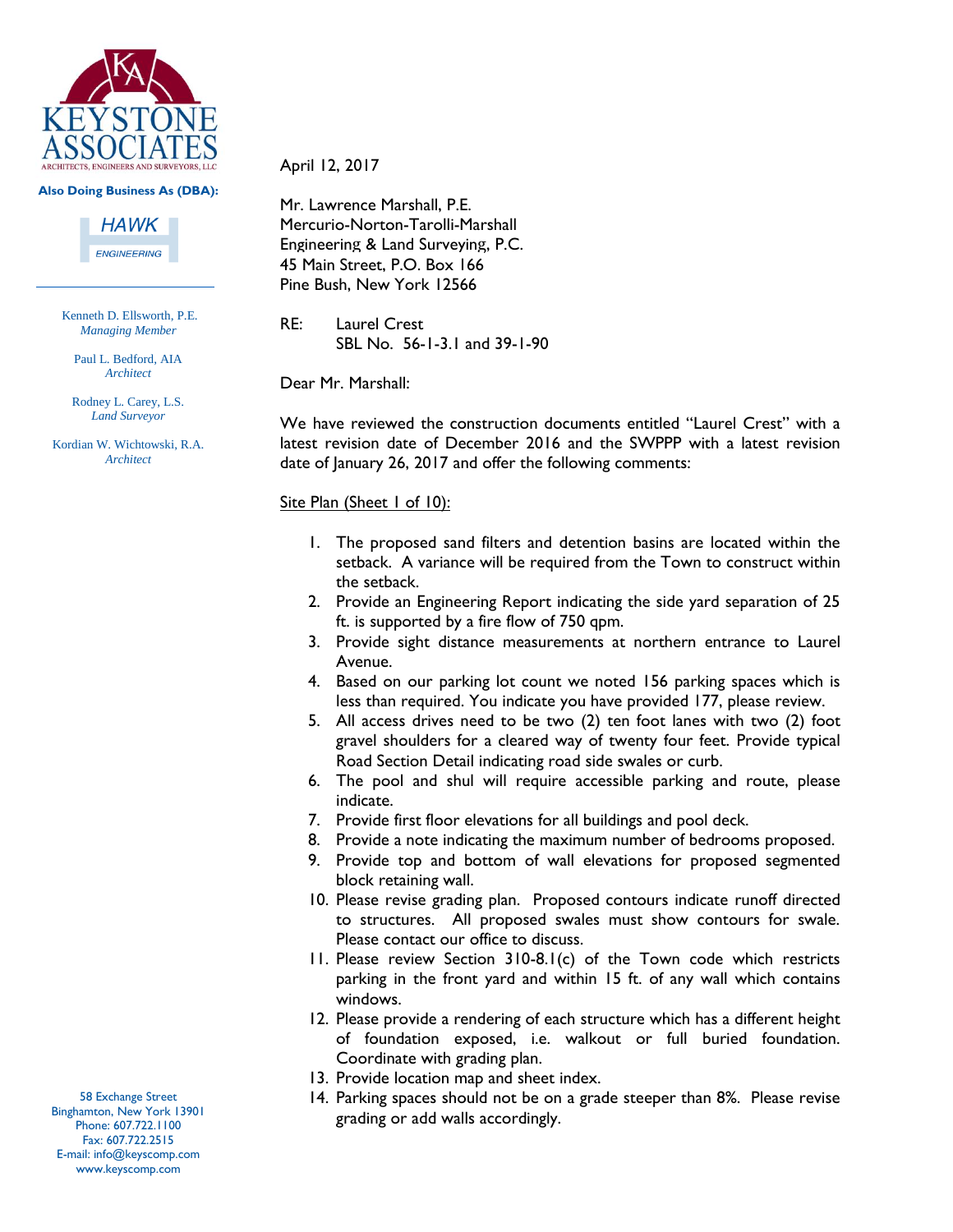- 15. Revise note No. 3 as building No. 9 is shown as a duplex.
- 16. Please indicate the minimum yard distances provided on the plan that are indicated in the Zoning Table. Have the variances been granted?
- 17. Provide a telephone number for the applicant.

### Existing Conditions (Sheet 2 of 10):

1. It appears that the existing sanitary manholes are not being utilized in the new design. Please add a note for the manholes to be removed and backfilled with the lines plugged or plug the lines and fill the structures with flowable fill (concrete).

### Overall Survey Plan (Sheet 3 of 10):

- 1. Provide the easement and agreement in favor of Grandhouse Bungalows, Inc.
- 2. We are consulting with the Town Planning Board Attorney regarding Note No.'s 3, 5, and 8.
- 3. Provide a benchmark.

# Access Driveway Details (Sheet 4 of 10):

- 1. The A.D. for the curve at Station  $1 + 50$  on driveway "A" profile should be 2.02 and the K value should be 49.50.
- 2. Please provide a low point for driveway "A" prior to the existing drive at Station  $15 + 80$  ±. Provide starting and ending elevations.
- 3. Provide equivalent station for the intersection of driveway "A" and "B" and "B" and "C". Profile for driveway B should end and match edge of road driveway "A". Provide elevation verify top of sanitary manhole A is correct as it is currently shown above the road.
- 4. Driveway "B" profile should end at 9+11±, please revise and provide elevation.
- 5. Driveway "C" drainage is directed at a 12% grade to and across the intersection of Driveway "B". Please consider a low point for Driveway "C" and structure on the east side of Driveway "B" to collect the runoff and pipe it into Catch Basin D. Provide vertical curve for low point.
- 6. Driveway "C" profile should end at edge of road of Driveway "B". Provide elevations at beginning and end of profile. Adjust top of MH I.
- 7. Please revise Standard Asphalt Pavement Section to 1.5" Top Course and 2.5" Binder Course to comply with the Town Standard.

### Stormwater Details (Sheet No 5 of 10)

- 1. Coordinate base area square footage of sand filler between Plan and Detail.
- 2. A 10 ft. berm is indicated in the detail but not reflected on the plan, please coordinate.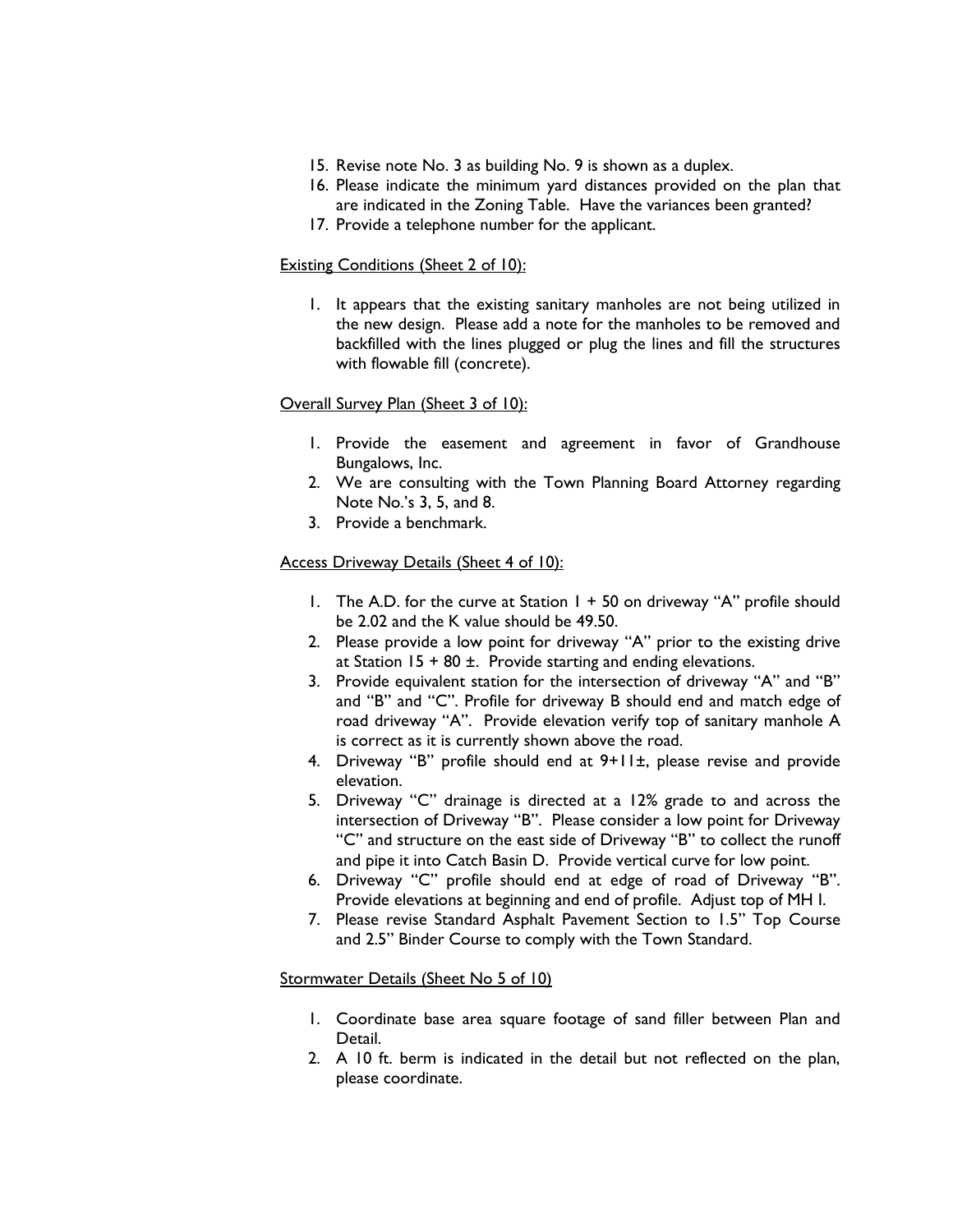Water, Sewer & Storm Sewer Plan (Sheet No 7 of 10)

- 1. Provide length and slope from CB A to CB B. Please add an additional CB to divide up the 535 ft. length between CB A and CB B.
- 2. Outlet the pipe from CB B directly into the Town's ditch on Laurel Avenue. Confirm and provide computations indicating that the Town's ditch can accept the flow. Determine if the Town's ditch needs to be armored for erosion control.
- 3. Please label the culvert for size, slope and length under Driveway "A" to CB E.
- 4. Add another CB to divide the 517 ft. between CB E and the outlet. Take the outlet directly to the Town's ditch on Laurel Avenue.
- 5. With two 18" culverts and the detention basin outletting to the Town's ditch, please provide computations confirming the capacity of the 15" culvert under the southern access drive and the cross culvert under Laurel Avenue.
- 6. Label the pipe from Outlet Structure A to the Town's ditch.
- 7. The slope from Sewer Manhole L to M is 16.27%, 9.89% labeled. Please revise on plan and profile.
- 8. The slope from Sewer Manhole N to O is 8.21%, labeled 7.57%. Please revise.
- 9. The slope from Sewer Manhole O to P is 7.63%, labeled 7.57%. Please revise.
- 10. Each unit must have a water and sewer service. Please revise.
- 11. Please provide a mater water meter and pit in accordance with the attached detail. Provide an easement and access from the Town right of way to the Town.
- 12. Please include the attached individual water meter details as required by the Town.
- 13. Please provide fire hydrants every 600 ft. and inline water valves every 800 ft.
- 14. Provide a clean out on the sanitary service to the pool.
- 15. Label the sewer line from MH R to the existing Town manhole. Indicate new invert east.
- 16. Label sewer manhole G, Station 2+57-83, current labeled Station 0+00.

# Sewer Profiles (Sheet No 8 of 10)

1. The water main crossing the sanitary sewer from MH E to MH F, MH H to MH I and MH K to MH L has insufficient cover, less than 4'.

### Water & Sewer Details (Sheet 9 of 10):

- 1. All hydrants need to be painted yellow.
- 2. The Town requires sand bedding for the water main and laterals and a minimum of 5 ft. of cover. Please revise detail.

# General:

- 1. Will porches or decks be constructed
- 2. Provide a horizontal alignment and signage plan, indicating traffic flow, speed limit, stop signs and no parking signs.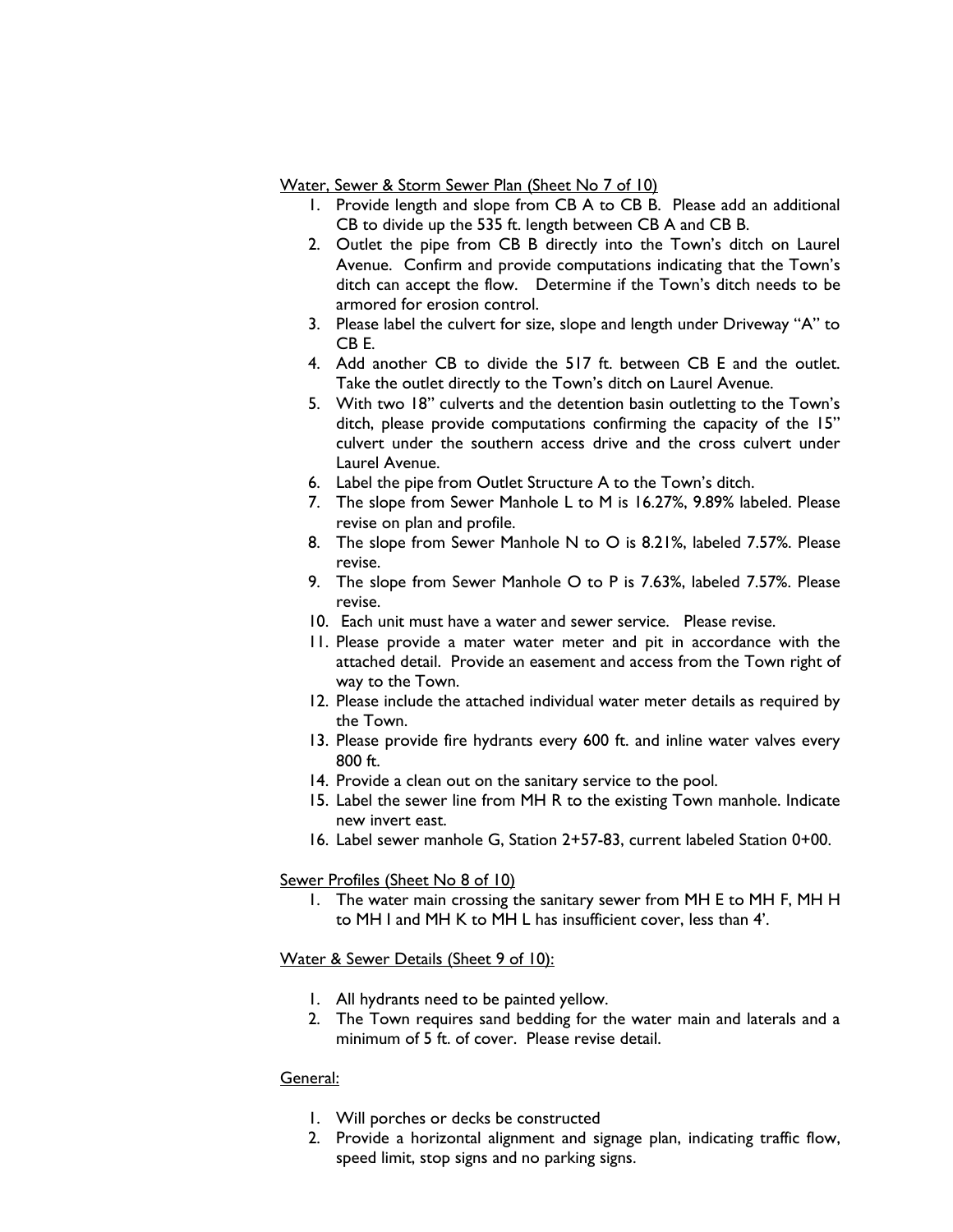- 3. Provide a construction sequence on the plan set.
- 4. Provide an engineer's report and material specifications.
- 5. Discuss with the Town if a sewage grinder is required.
- 6. Provide all radii on plans.
- 7. Provide earthwork computations.
- 8. How will clearing and grubbing material be handled, i.e. stumps buried or hauled off site?
- 9. Provide a lighting plan with details on lights, poles and pole bases.

### SWPPP

We understand that the original SWPPP for Laurel Crest was prepared by Michael E. Miele, P.E. dated December 2, 2008 and last revised January 26, 2009 and the project was permitted by the State via Permit No. NYR10V920. Based upon this information as well as recent correspondence with the New York State Department of Environmental Conservation (NYSDEC), we request the SWPPP be submitted as a SWPPP Amendment/Modification. Below we offer the following additional comments:

### General

- 1. As the original project was approved under the GP-0-08-001 General Permit, all original components of the layout must meet those permit requirements. We do not consider the redesigned layout to be a "redevelopment" project therefore 100% of the total Water Quality Volume (WQv) should be provided using either standard management practices or green infrastructure practices. It appears that only 75% WQv is currently provided. Although we find treatment of the increased unit sizes and pool size to be acceptable using standard management practices (per the GP-0-08-001 General Permit), we request that the additional seven (7) proposed units be treated in conformance with the current GP-0-15-002 General Permit which includes Runoff Reduction Volume (RRv) treatment at the source using green infrastructure practices. These modifications should be described in the SWPPP report introduction to limit confusion between GP-08 and GP-15 requirements. Please note that the proposed Sand Filters may be utilized to treat WQv, however they have been designed as "end pipe" treatment and do not constitute RRv treatment for the additional seven (7) units. Please update the plan set where necessary and provide updated WQv and RRv calculations.
- 2. Please note that the downstream defenders would count towards pretreatment however cannot be applied towards WQv as the project is not a "redevelopment" project. If the downstream defenders remains applicable to the site, please explain how the Stormwater Management Report states that eight (8) foot diameter units are required yet a six (6) foot diameter units are proposed.
- 3. A review of the HydroCAD data does not identify whether the project has been modeled as a Type II or III storm. Please verify the site is being modeled appropriately as a Type II storm and show on the attached HydroCAD calculations.